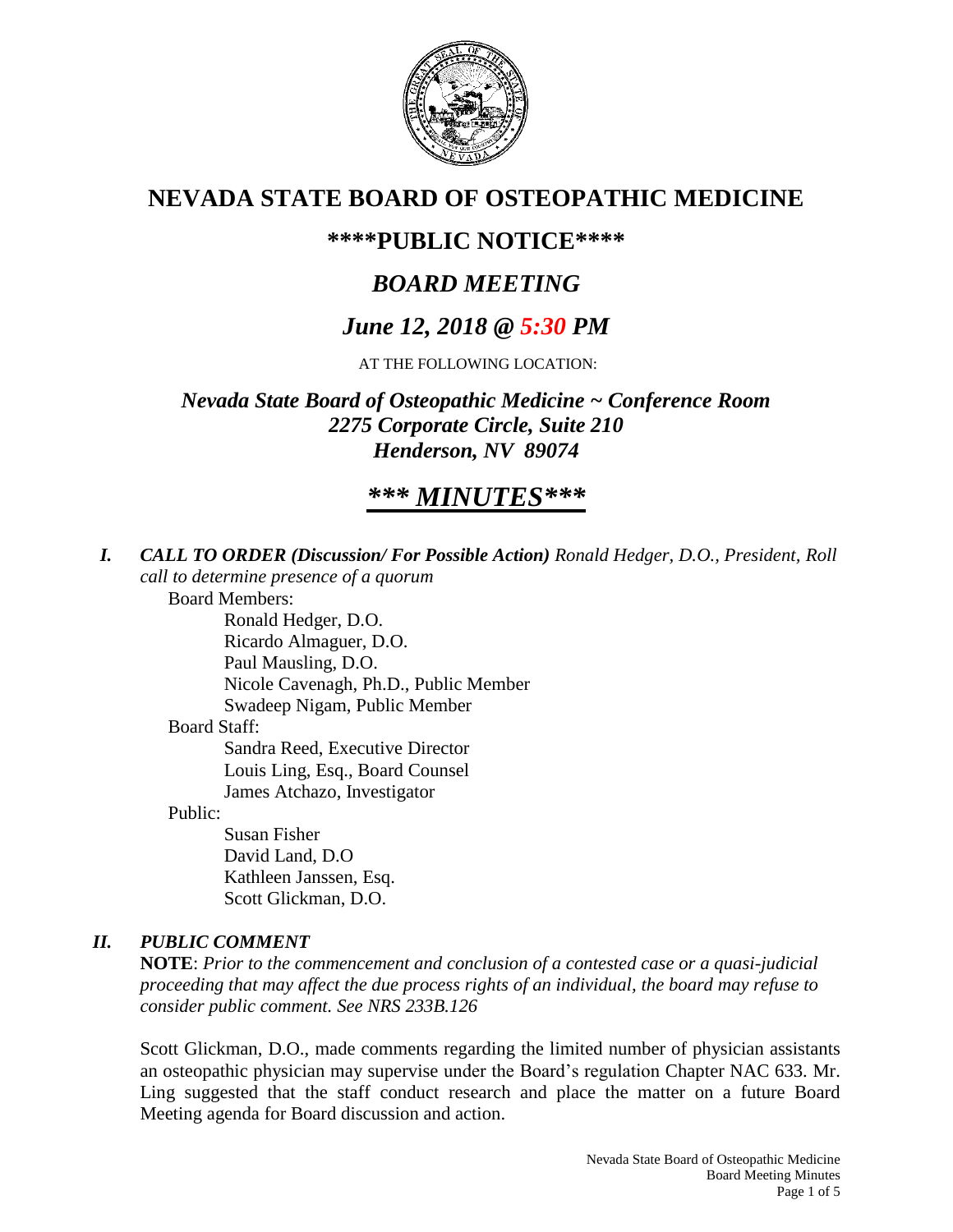### *III. APPROVAL OF BOARD MEETING MINUTES FROM MAY 8, 2018 (Discussion/For Possible Action) Ronald Hedger, D.O., President*

Mr. Nigam made a motion to approve the minutes from May 8, 2018; seconded by Dr. Cavenagh. There being no discussion, the minutes were approved by the Board.

### *IV. CONSENT AGENDA TO GRANT LICENSURE FOR OSTEOPATHIC PHYSICIANS & PHYSICIAN ASSISTANTS (Discussion/For Possible Action) Ronald Hedger, D.O., President*

Under this item the Board may consider the recommendations of the Executive Director and/or President/Vice President to grant licensure to the applicants below. The Board may remove any applicant's name from the consent motion, but may not discuss the contents of the application for licensure without the applicant present following proper notice pursuant to the open meeting law.

## **Effective 06/12/18:**

**Osteopathic Physician Name Specialty** Mark Allen, D.O. **Orthopedic Surgery** Brian Ault, D.O. Emergency Medicine John Chece, D.O. **Family Medicine** John Garrison, D.O. Internal Medicine Javi Hartenstine, D.O. Anatomic Pathology Ingrid Hoden, D.O. Family Medicine Cameron McLaughlin, D.O. Internal Medicine Jennifer Quinlan, D.O. Pediatrics James Yousif, D.O. Dermatology

Cameron Hunter, PA-C James Joslin, D.O. Nancy Inman PA-C Stefan Franciosa, D.O. Jenna Muri, PA-C Leo Capobianco, D.O.

#### **Effective 07/01/18:**

**Osteopathic Physician Name Specialty** Whitney Banks, D.O. **Anatomic Pathology** Azadeh Brumand, D.O. Internal Medicine Li-Chien Chen, D.O. **Internal Medicine** Cam Choji, D.O. Cardiology James Cunningham, D.O. Vascular Radiology Rebecca Desfor, D.O. Family Medicine Chad Farr, D.O. Emergency Medicine Bradley Goodsell, D.O. Anesthesiology Sai Karan Vamsi Guda, D.O. Internal Medicine John Jobes, D.O. Emergency Medicine Jason Kim, D.O. Emergency Medicine John McKittrick, D.O. Family Medicine Chelsea Meyer, D.O. Neurology Laura Nielsen, D.O. Family Medicine Ian Penniston, D.O. Psychiatry Catherine Pinkston, D.O. Family Medicine Nathan Richards, D.O. **Canadian Control** Control Curgery Niloufar Salehi, D.O. Family Medicine

#### **Physician Assistant Supervising Physician**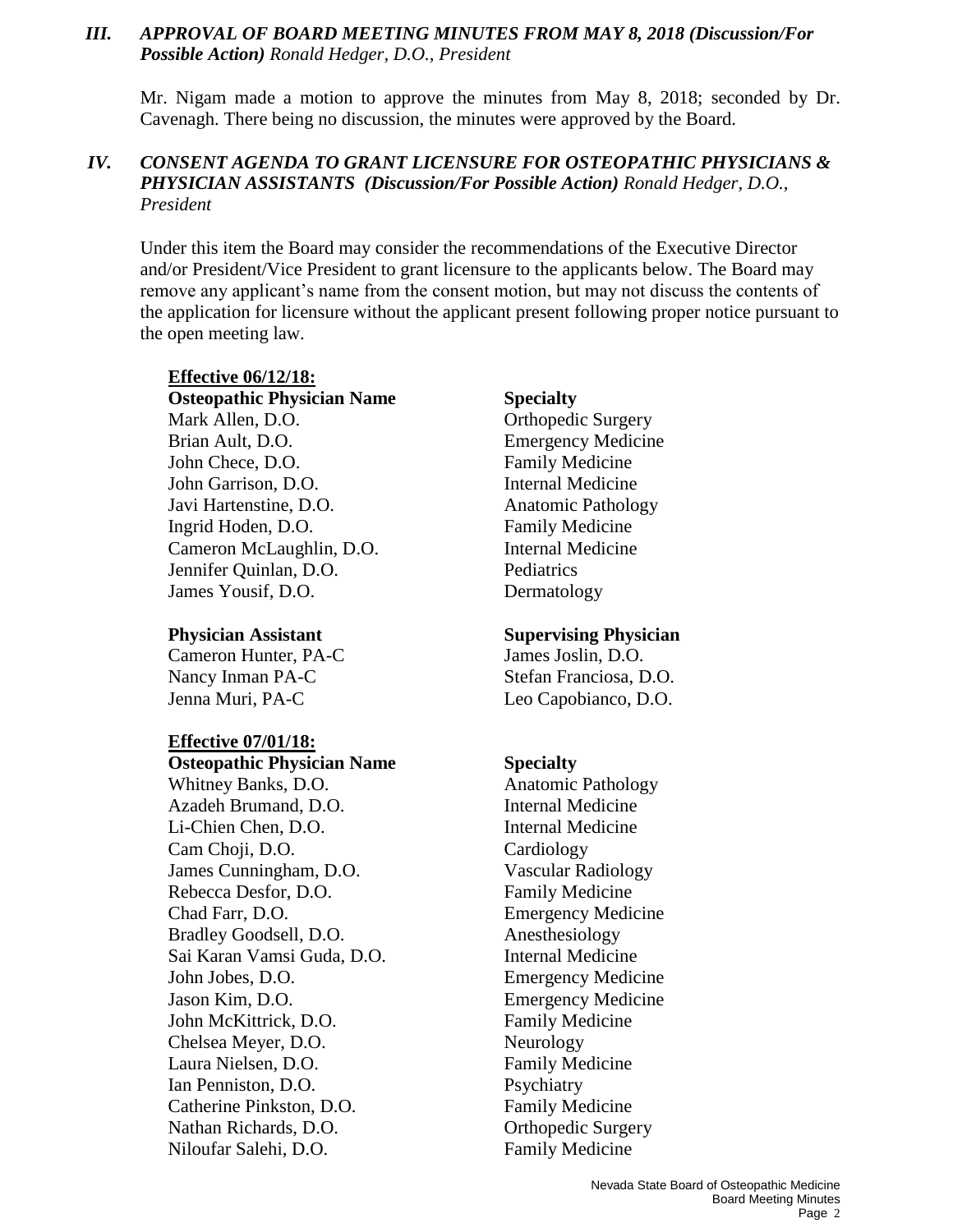Rachel Shirley, D.O. General Surgery Anthony Torres, D.O. Neurology Steven Tsang, D.O. Internal Medicine Christopher Vlasek, D.O. Family Medicine

There was a motion to approve full licensure by Dr. Cavenagh; seconded by Mr. Nigam. There being no discussion, the Board approved the motion.

#### *V. CONSENT AGENDA TO GRANT LICENSURE FOR OSTEOPATHIC PHYSICIAN SPECIAL LICENSES (Discussion/For Possible Action) Ronald Hedger, D.O., President*

**Special Licenses NRS.633.411***:*

Zackery Billington, D.O. Mountain View – Transitional Gerard Holder, D.O. UNLVSOM – Pediatrics Scott Jensen, D.O. UNLVSOM – Pediatrics Esther Kim, D.O. Valley – Family Medicine Andrea Langford, D.O. Mountain View – OB/GYN Ann Nguyen, D.O. UNLVSOM – Pediatrics Britton Odle, D.O. Southern Hills – Transitional Dong Yeung, D.O. Southern Hills - Transitional

Farhad Alikozai, D.O. UNLVSOM – Internal Medicine Vincent Boyd, D.O. UNLVSOM – Emergency Medicine Matthew Cadelago, D.O. Mountain View – Emergency Medicine Trevor Crean, D.O. UNLVSOM – Orthopedic Surgery Yatin Dhir, D.O. UNLVSOM – Family Medicine Rahul Farwaha, D.O. Valley Hospital – Internal Medicine Grant Gerhard, D.O. Mountain View – Emergency Medicine Shivali Gupta, D.O. Valley Hospital – Orthopedic Surgery Jordan Grush, D.O. UNLVSOM – Emergency Medicine Chase Hamilton, D.O. UNLVSOM – Emergency Medicine Daniel Hekmet, D.O. Mountain View – Internal Medicine Sarel Iskander, D.O. Valley Hospital – Internal Medicine Keith Kotecki, D.O. Valley Hospital – Orthopedic Surgery Rebecca Laurine, D.O. Southern Hills – Family Medicine Herman Lee, D.O. UNLVSOM – Emergency Medicine Kelvy Levit, D.O. UNLVSOM – Emergency Medicine Alex Lin, D.O. UNLVSOM – Emergency Medicine Michael Lin, D.O. Mountain View – Internal Medicine Cybill Navarro, D.O. Valley Hospital – Family Medicine Jonathan Ni, D.O. Mountain View – Emergency Medicine Philip Oberg, D.O. Valley Hospital – Internal Medicine Trent Peterson, D.O. Valley Hospital – Internal Medicine Joseph Ricioli, D.O. UNLVSOM – Family Medicine Iqra Saqib, D.O. Mountain View – Internal Medicine Sharis Shamirian, D.O. Valley Hospital – Internal Medicine Allison Superneau, D.O. UNLVSOM – General Surgery Princess Krisma Swanson, D.O. Southern Hills – Family Medicine Julie Timple, D.O. Valley Hospital – Internal Medicine Patrick Wallace, D.O. UNLVSOM – Emergency Medicine Jaclyn Weinstein, D.O. UNLVSOM – Family Medicine David Winn, D.O. UNLVSOM – Family Medicine Daphne Wong, D.O. Valley Hospital – Internal Medicine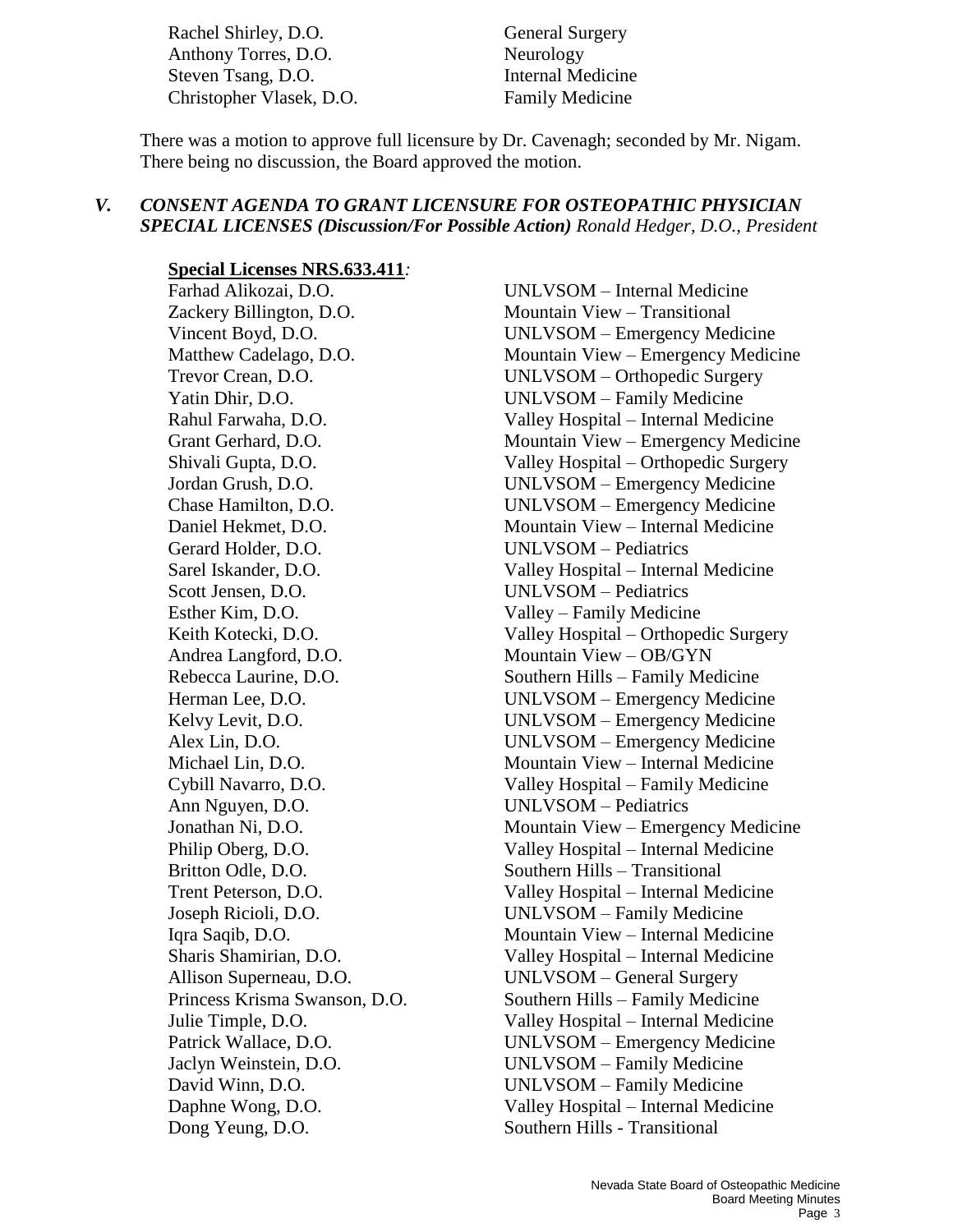There was a motion to approve special licensure by Dr. Cavenagh; seconded by Dr. Mausling. There being no discussion, the Board approved the motion.

*VI. +CONSIDERATION OF APPLICATION FOR FULL LICENSURE FOR OSTEOPATHIC PHYSICIAN DAVID LAND, D.O.,(Decision tabled from May 8 Board meeting)(Personal Appearance Not Required), (Discussion/For Possible Action) NOTE: The Board may go into closed session pursuant to NRS 241.030 to move to a closed session because the discussion may involve this applicant's character, alleged misconduct, professional competence, or similar items. Ronald Hedger, D.O., President* 

Dr. Hedger recused himself from voting as he has had previous contact with Dr. Land regarding employment at Touro University. He asked Mr. Ling to iterate Dr. Land's disciplinary action in Texas, and explained the situation for Dr. Land's options for his possible licensure, since the item was tabled from the May 2018 Board Meeting. Dr. Land indicated in the previous and current meetings that he consents to having a license with conditions. Mr. Ling noted the Board statute allowing conditions on licenses. The conditions are not reportable to the National Practitioner Data Bank. Dr. Land brought his attorney, Kathleen Janssen, Esq., who submitted a letter to the Board outlining the conditions Dr. Land would like the Board to consider. These include Dr. Land not having hospital privileges; and, would primarily work in an academic and clinical setting with students.

Dr. Almaguer made a motion to deny the license. There was no second to the motion, so it failed. Mr. Nigam made a motion to grant the license subject to the conditions as defined in the letter, along with clinical monitoring for two years. There was no second to the motion. After discussion, Mr. Nigam made a motion to grant Dr. Land a restricted license subject to only an academic setting, with the conditions listed in his letter, including providing the name of a currently licensed OB/GYN physician that would be willing to accept any of Dr. Land's patients to carry through the later term of the pregnancy through to delivery. Plus, practice monitoring for two years; it was seconded by Dr. Mausling. After further discussion, the Board believed the conditions were becoming complicated. The motion, therefore, was withdrawn by Mr. Nigam. After further discussion, Mr. Nigam made a motion to grant a license limited to academia only. Dr. Land may not conduct clinical or surgical procedures or obtain hospital privileges. The license conditions may be changed by the Board in the future. The motion was seconded by Dr. Mausling, and approved by the Board, with Dr. Almaguer opposed. Should Dr. Land wish to revise the conditions placed on his license, he must request such changes and obtain approval by the Board.

#### *VII. CONDUCT ANNUAL REVIEW FOR EXECUTIVE DIRECTOR, INCLUDING POTENTIAL ADJUSTMENT TO SALARY, (Tabled from May 8 Board Meeting) Discussion/For Possible Action) Ronald Hedger, D.O., President*

Dr. Mausling received the results of the evaluations from the Board members and compiled the scoring. He provided several evaluation comments provided anonymously by Board members. A motion was made by Mr. Nigam to grant Ms. Reed the annual merit increase based on the average score of the submitted evaluations; seconded by Dr. Hedger, there was some discussion and approved by the Board.

#### *VIII. CONSIDERATION OF ANNUAL BUDGET AND RESERVE POLICY, (Discussion/For Possible Action) Ronald Hedger, D.O., President*

Ms. Reed explained the proposed Reserve Policy and Annual Budget for FY 2018-2019. A motion was made by Dr. Hedger to approve the Reserve Policy and Annual Budget; and, seconded by Mr. Nigam. The motion was approved by the Board.